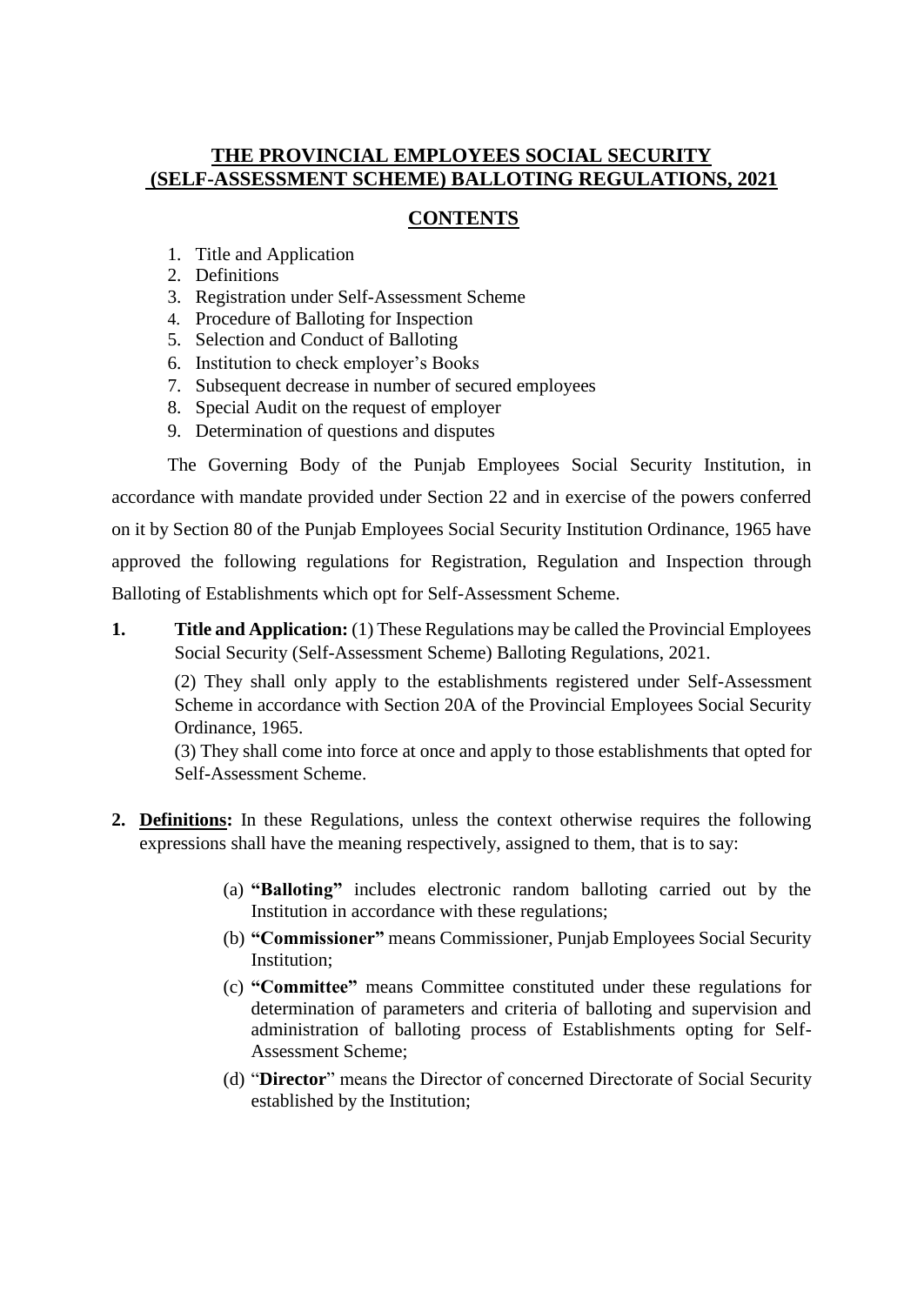- (e) **"Employer"** means Employer as defined under Section 2(9) of the Ordinance;
- (f) **"Establishment"** means Establishment as defined under Section 2(11) of the Ordinance;
- (g) **"Governing Body"** means the Governing Body as defined under Section 2(13) of the Ordinance;
- (h) "**Institution**" means Institution as defined under Section 2(16) of the Ordinance;
- (i) "**Online Business Registration Portal**" means web portal established by the Government of the Punjab;
- (j) "**Online Contribution Portal"** means an online portal being maintained by the Institution;
- (k) **"Ordinance"** means Provincial Employees Social Security Ordinance, 1965;
- (l) **"Section"** means a section of Ordinance; and
- (m)"**Self-Assessment Scheme**" means a scheme of social security benefits as defined under Section 2(25a) of the Ordinance.
- **3. Registration under Self-Assessment Scheme** (1) An Establishment which opts for Self-Assessment Scheme shall register at "Online Business Registration Portal" [https://www.register.business.punjab.gov.pk/,](https://www.register.business.punjab.gov.pk/) [https://www.chrmis.pessi.gop.pk/,](https://www.chrmis.pessi.gop.pk/) [https://www.pessi.gop.pk/.](https://www.pessi.gop.pk/)

(2) An Employer who opts for Self-Assessment Scheme shall accurately provide all the details of employees securable under social security scheme.

(3) Upon successful registration with the Institution, the employer shall deposit its contribution under Self-Assessment Scheme from the date of its registration.

(4) All contributions made by the Employers registered under Self-Assessment Scheme shall be deposited through Online Contribution Portal.

**4. Procedure of Balloting for Inspection** (1) The Institution shall finalize through electronic balloting 20% Employers annually for inspection in accordance with selection criteria determined by the Committee.

#### (2) The balloting shall be conducted in presence of a Committee comprising of following:

- (i) Vice Commissioner of the Institution
- (ii) Director (Audit) of PESSI, Head Office
- (iii) Director (C&B) of PESSI, Head Office
- (iv) One Member of Governing Body from Employers side (Notified by the Governing Body).
- (v) One Member of Governing Body from Employees side (Notified by the Governing Body).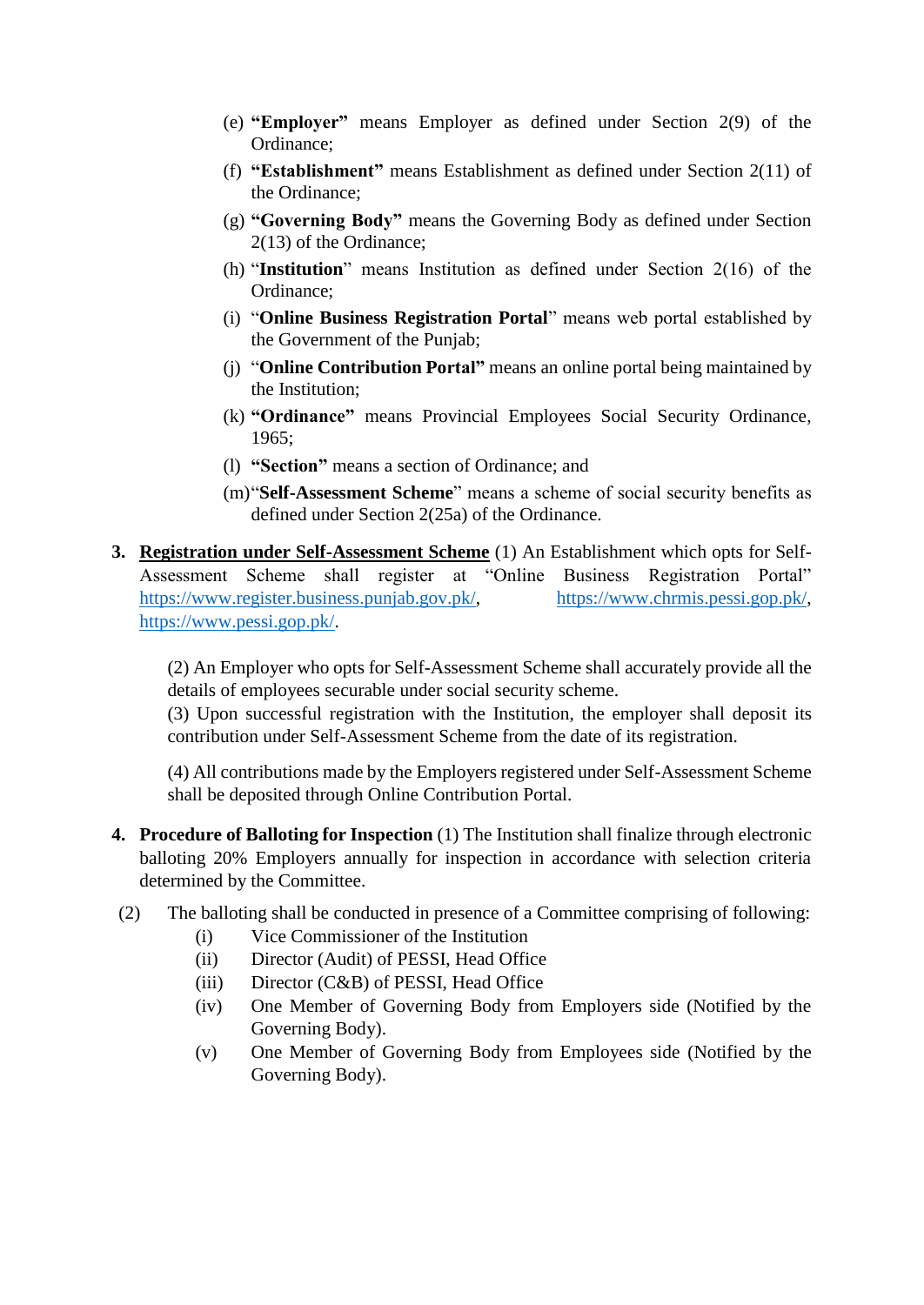- (3) The presence of three members of the committee shall constitute a quorum at its meeting. The presence of one member of Governing Body PESSI, either from employer side or employee side, will be mandatory.
- (4) Balloting shall be held bi-annually in June and December in the first half of the months at Head Office of the Institution in the presence of committee members and its recording shall be provided to all concerned upon demand at any time by the Institution.
- (5) The Committee shall supervise and administer the electronic balloting process designed and proposed by contribution wing and authorized by the Commissioner.
- (6) Any Establishment selected for Inspection through balloting in one financial year shall not be included in the balloting process for the next four balloting exercises i.e. for the period of 2-years from the date of its selection for audit in the balloting. However, after two years or in the  $5<sup>th</sup>$  balloting exercise, whichever is earlier, the establishment may be selected for inspection through balloting as provided in Section 22.
- (7) The Institution shall ensure the integrity of electronic balloting system and publicize details of suitable technological modes adopted for public information and to the satisfaction of the employers.
- (8) The responsibility of in-time balloting, periodically, in the calendar months June & December ( $1<sup>st</sup>$  half i.e. from  $1<sup>st</sup> - 15<sup>th</sup>$  of these months) will be responsibility of DG (HQ) under the overall supervision of Commissioner PESSI.
- **5. Selection and Conduct of Balloting:** (1)The following steps shall be followed by the Committee for selection of Establishments for inspection through balloting:
	- (a) Data of all establishments which opted for self-assessment scheme w.e.f. date of adoption shall be utilized as a basic data;
	- (b) Before each balloting process, the criteria determined by the Committee shall be publicized through PESSI web-portal prior to the balloting process;
	- (c) The whole balloting system for inspection purposes shall be based on registration number assigned to each employer by the Institution; and
	- (d) The registration numbers of the employers selected for audit shall be communicated to the concerned Director.

#### **6. Institution to Check Employer's Books:**

The Institution may, for the purpose of inquiring into the correctness of any of the particular stated in the records or returns submitted by the employer under Self-Assessment Scheme, conduct audit of the employer and if the employer found guilty of misreporting or committing fraud with reference to submission of correct total number of securable employees and payment of monthly contributions to the Institution during the period under reporting, the employer shall be dealt as under:-

(i) The employer shall be served a demand notice by the Director, Directorate of Social Security concerned for payment of such outstanding amount of contribution detected after checking of record as specified in the Ordinance.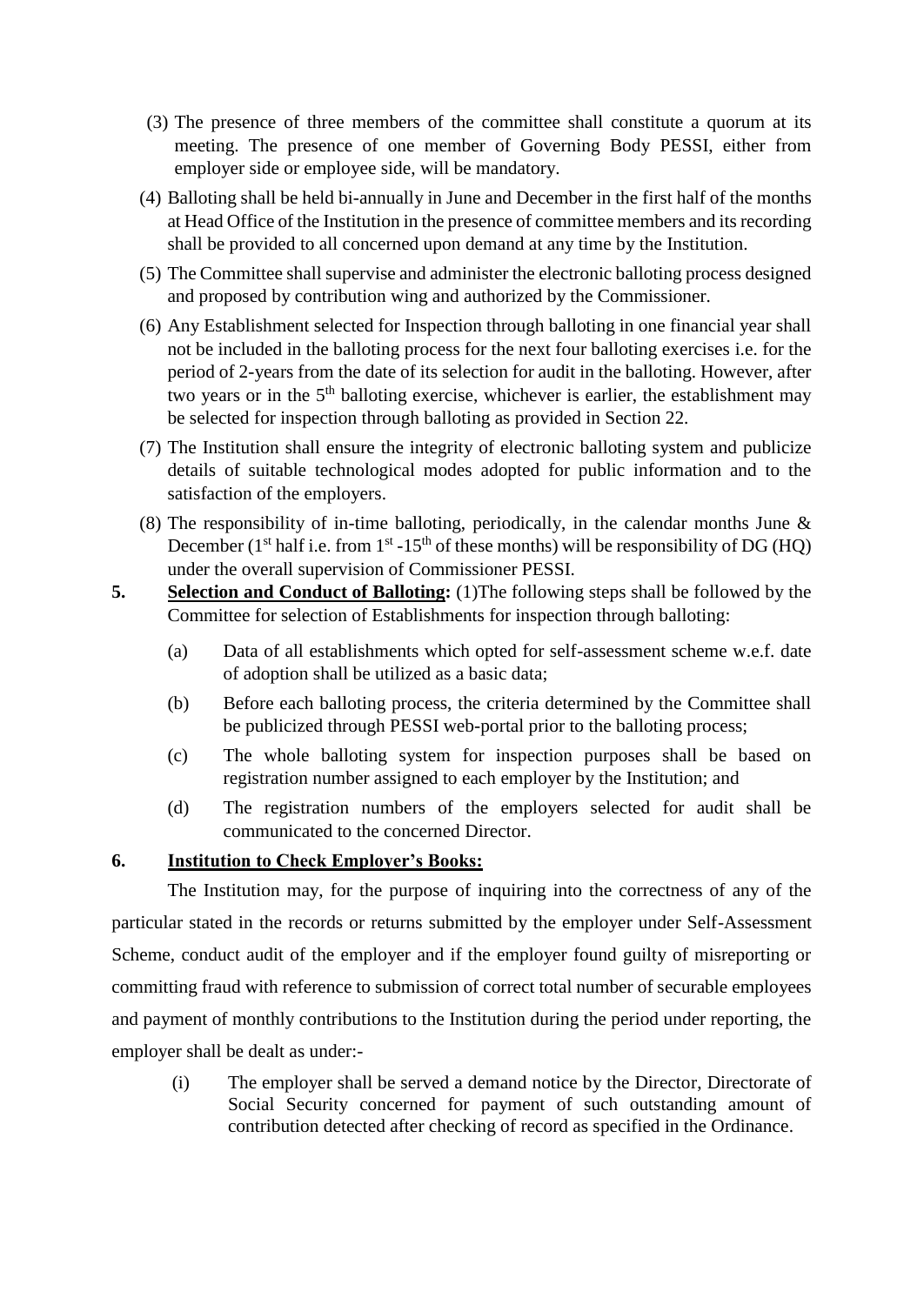- (ii) Such establishments shall be inspected quarterly for next consecutive three years after completion of such Audit Report.
- (iii) The amount of increase shall be imposed as provided in Section 23 of Ordinance on detected principal amount worked out as a result of audit on such establishments conducted by Director concerned himself. The amount of decrease shall be imposed from date of last the inspection under regular mode of payment as provided under section 20 of the Ordinance or from the date of registration under Self-Assessment Scheme whichever is later,
- (iv) Without prejudice to any other remedy, the amount of the contribution due, together with the increase may be recovered as arrears of Land Revenue.

### **7 Subsequent decrease in number of secured employees:**

- i. Once an employer submits contribution of total secured employees after opting-in of Self-Assessment Scheme, any subsequent monthly reporting showing decrease of more than 3% in number of secured employees. The employer shall intimate to Director concerned in writing by 15-days of submission of next month contribution.
- ii. Such decrease shall not be permissible without random prior inspection and authorization of the Director concerned himself.

# **SLAB OF ESTABLISHMENTS AND PERCENTAGE OF BALLOTING FOR AUDIT SELECTION WHO OPT SELF-ASSESSMENT SCHEME**

| Sr. | <b>Employment Level</b>                                                                                                         | Percentage<br>of Selection |
|-----|---------------------------------------------------------------------------------------------------------------------------------|----------------------------|
| 1.  | $01 - 25$                                                                                                                       | 20%                        |
| 2.  | $26 - 50$                                                                                                                       | 20%                        |
| 3.  | $51 - 100$                                                                                                                      | 20%                        |
| 4.  | $101 - 250$                                                                                                                     | 20%                        |
| 5.  | $251 - 500$                                                                                                                     | 20%                        |
| 6.  | $501 - 1000$                                                                                                                    | 20%                        |
| 7.  | $1001 - 2000$                                                                                                                   | 20%                        |
| 8.  | $2001 - 5000$                                                                                                                   | 20%                        |
| 9.  | 5001 & above                                                                                                                    | 20%                        |
| 10. | Establishments<br>against<br>whom<br>the<br>complaints are received through<br>G.B<br>Members or from any other source from the | 100%                       |
|     | date of previous balloting                                                                                                      |                            |

Criteria:- 20% Selection out of Total Establishments

**8 Special Audit on the request of employer:** If any establishment registered under Self-Assessment Scheme requests the concerned Director to get itself audited for any particular year